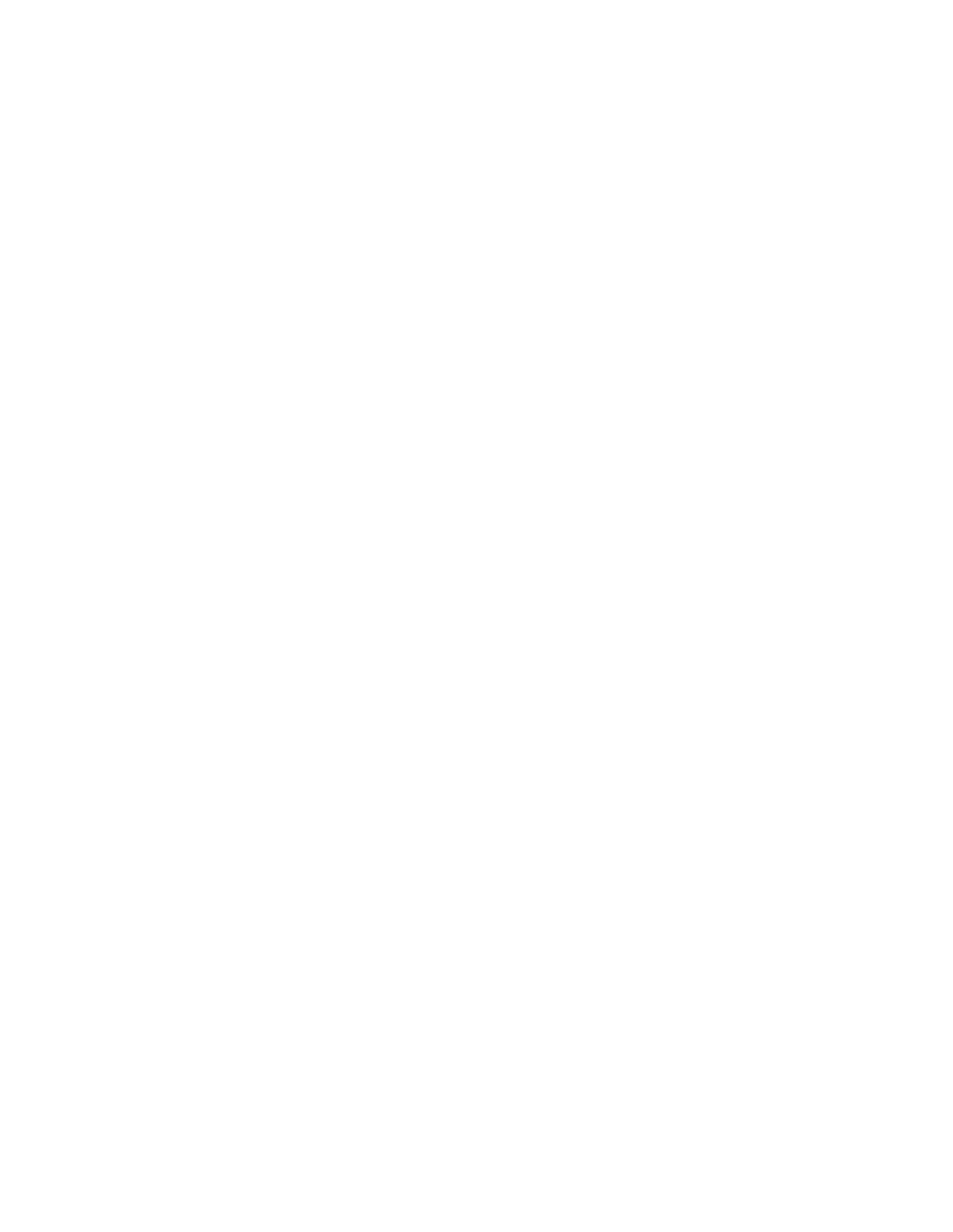| <b>Additional History</b><br>C A R F A<br>Not all accidents / issues are reported to CARFAX | Owner 1             |
|---------------------------------------------------------------------------------------------|---------------------|
| <b>Total Loss</b><br>No total loss reported to CARFAX.                                      | No Issues Reported  |
| <b>Structural Damage</b><br>No structural damage reported to CARFAX.                        | No Issues Reported  |
| Airbag Deployment<br>No airbag deployment reported to CARFAX.                               | No Issues Reported  |
| <b>Odometer Check</b><br>No indication of an odometer rollback.                             | No Issues Indicated |
| Accident / Damage<br>No accidents or damage reported to CARFAX.                             | No Issues Reported  |
| Manufacturer Recall<br>Check with an authorized Genesis dealer for any open recalls.        | No Recalls Reported |
| <b>Basic Warranty</b><br>No data reported to CARFAX.                                        | No Data Reported    |

| Personal Vehicle<br>Owner 1<br>Purchased: 2021 |                |                                                                                                                                                      |                                                                                                                                                                                                                                      |  |
|------------------------------------------------|----------------|------------------------------------------------------------------------------------------------------------------------------------------------------|--------------------------------------------------------------------------------------------------------------------------------------------------------------------------------------------------------------------------------------|--|
| Date                                           | <b>Mileage</b> | Source                                                                                                                                               | <b>Comments</b>                                                                                                                                                                                                                      |  |
| 07/16/2021                                     |                | Hyundai Motor America                                                                                                                                | Vehicle manufactured<br>- Original Manufacturer's Suggested<br>- Retail Price: \$60,145<br>\$1,350<br>$n_{26}$ м $n_{26}$<br>$ \overline{2}$ $\overline{2}$<br><b>52.050</b><br><b>INITIATIVIT</b><br><b>Original Window Sticker</b> |  |
| 09/18/2021                                     | 10             | <b>Global Auto Mall</b><br>North Plainfield, NJ<br>908-757-4000<br>globalautomall.com<br>4.4 / 5.0<br>341 Verified Reviews<br>311 Customer Favorites | Vehicle sold                                                                                                                                                                                                                         |  |
| 09/18/2021                                     | 21             | <b>Global Auto Mall</b><br>North Plainfield, NJ<br>908-757-4000<br>Globalautomall.com<br>4.4 / 5.0<br>341 Verified Reviews<br>311 Customer Favorites | Vehicle serviced                                                                                                                                                                                                                     |  |
| 10/06/2021                                     |                | New Jersey<br>Motor Vehicle Dept.<br>Absecon, NJ<br>Title #GD20212790538                                                                             | Title issued or updated<br>- Registration issued or renewed<br>- First owner reported<br>- Titled or registered as personal vehicle<br>- Loan or lien reported<br>- Vehicle color noted as White                                     |  |